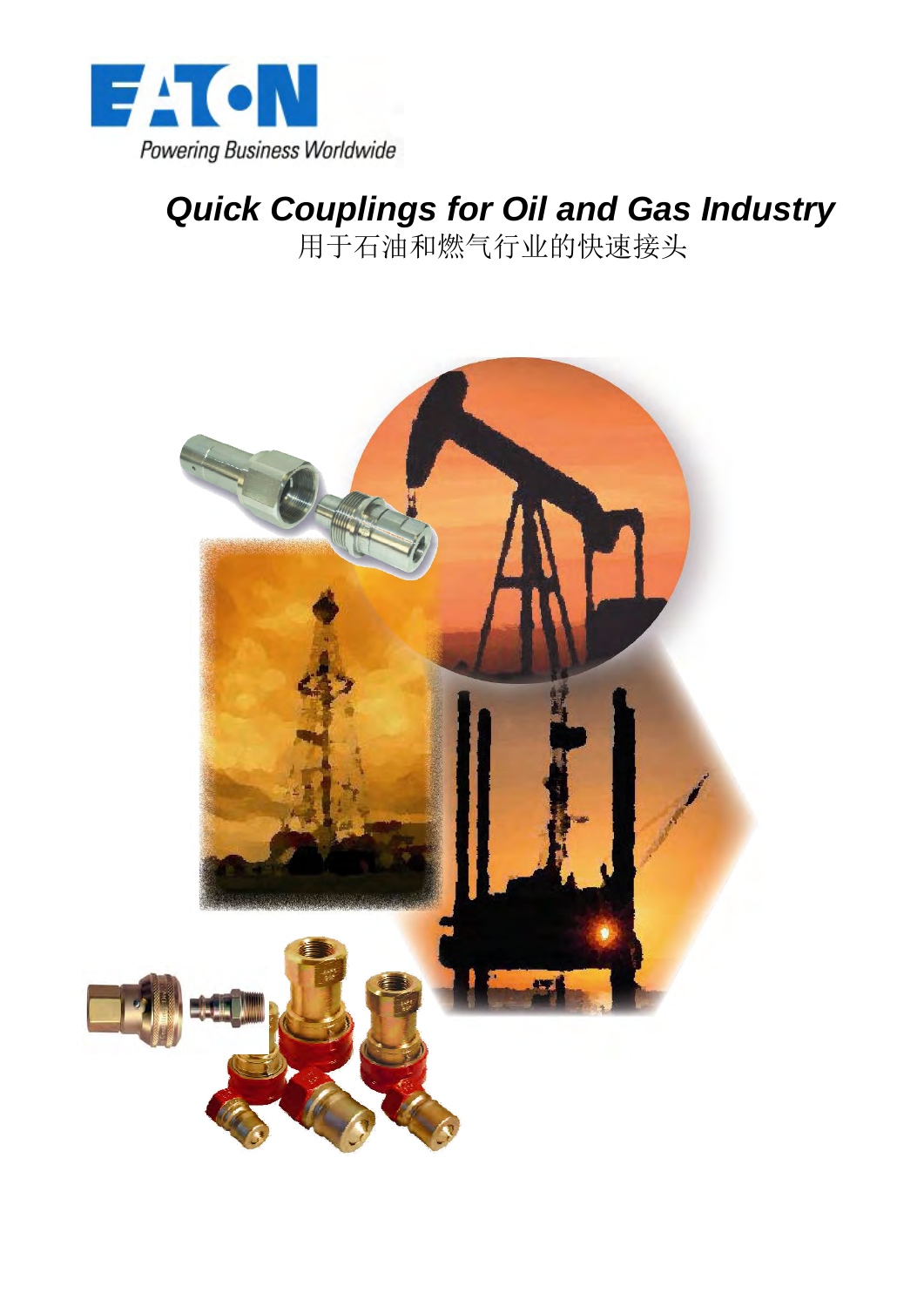For many years and thanks to its two brands **HANSEN** and **COUPLEURS GROMELLE**, **TUTHILL** has been offering a large range of quick couplings for various applications in exploration and production processes in the Oil & Gas Industry. Thanks to its experience and know-how, **TUTHILL** provides recognized technical solutions to its customers confronted with increasing technical and environmental constraints.

汉森和格鲁梅尔两个品牌已有多年的历史。在石油和燃气行业中,泰悉尔针对勘探和生产过 程中的各种不同的应用提供了大量的快速接头。面对日益提高的技术和环境要求,泰悉尔根 据自身的经验和专业知识可为客户提供经过验证的技术方案。

**TUTHILL** has got two production plants of quick couplings in France and the USA, facilities all over the World and an expanded distribution network which allows us to be close to our customers worldwide. The service provided by **TUTHILL** to its customers thus becomes a key benefit in the Oil & Gas Industry where there is a constant quest for productivity improvements.

在法国和美国,泰悉尔各有一家快速接头生产厂。遍及世界的各种设施和分销网络使我们与 客户保持密切联系。



### *HKFR Series HKFR* 系列

The Fire-Rated Coupling is a quick coupling designed to operate under emergency fire conditions. It exceeds all requirements of API 16D and EUB Directive 36. HKFR Series is available from 1/2" to 1" in steel and in AISI 303 stainless steel for size 1". All sizes have individual Lloyd's Register Certification. Easy to connect / disconnect thanks to its ball lock mechanism, this coupling is ideal for Blow-Out Preventer applications and for building panels where space is limited thanks to its compact design. This series is

designed for applications with 200 & 275 bar / 3,000 & 4,000 psi working pressures. It presents BOP marking and red color coding to help visual identification.

该防火型快速接头是设计用于火灾情形下使用的。它的性能要求超过 API 16D 和 EUB Directive 36。规格从 1/2"到 1"的 HKFR 系列快速接头,其材质为钢,1"的快速接头有 AISI 303 不锈钢材质。所有规格的快速接头都具有单独的 Lloyd's 登记证书。它采用便于连接及 断开的球锁机构,是防喷装置的理想选择。它紧凑的设计适用于空间有限的金属建筑嵌板。 该设计被用于工作压力为 200 和 275 bar/3,000 和 4,000psi 的场合。它含有 BOP 标记和红 色的编码,帮助视觉识别。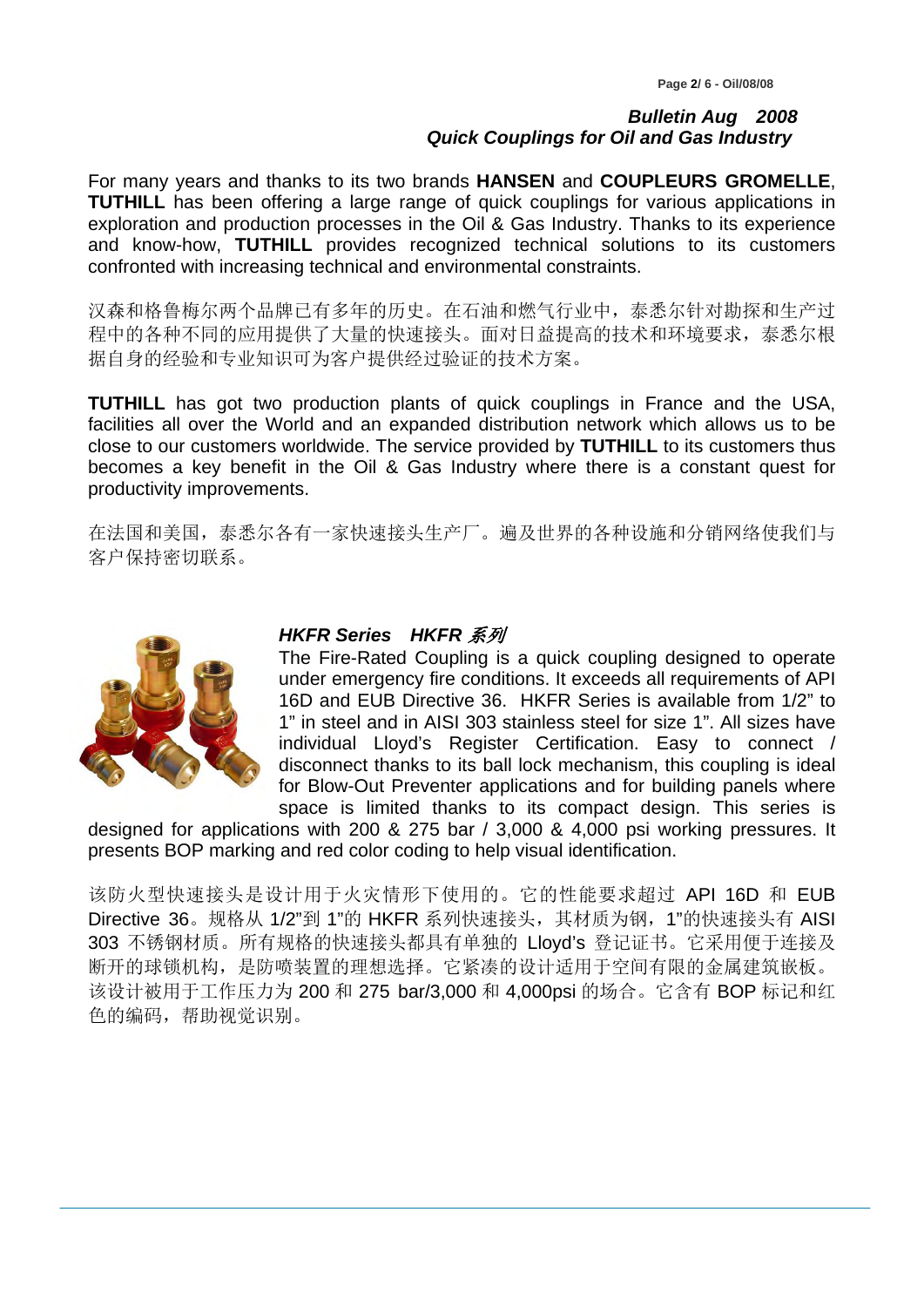

## *W-6000 Series W-6000* 系列

Our W-6000 Series is designed for severe pulsating pressures with hose bending, vibrations, hydraulic shocks, etc. These highly robust couplings are available from 1/4" to 2" in steel, F15NM and AISI 316L stainless steel. Working pressures are 300 to 1100 bar / 4,400 to 16,000 psi for steel and F15NM stainless steel and 180 to

500 bar / 2,600 to 7,300 psi for AISI 316L. It can be connected against residual pressure.

**W-6000** 系列用在由于胶管弯曲、震动及液压波动等使得工作压力产生剧烈脉动的场合。规 格从 1/4"到 2"的高强度的快速接头,其材质为钢、F15NM and AISI 316L 不锈钢。对于钢 和 F15NM 不锈钢材质的快速接头, 其工作压力为 300 至 1100 bar/4,400 至 16,000psi, 而 对于 AISI 316L 不锈钢材质的快速接头, 其工作压力则为 180 至 500 bar/2,600 至 7,300psi。连接时能抵抗残余压力。

Because Oil & Gas applications are very severe, **TUTHILL** has developed some specific W-6000 couplings to satisfy every hydraulic and environmental constraints:

由于石油和燃气的使用条件较为恶劣,为此泰悉尔开发了一些特制的 W6000 快速接头以满 足要求。

- 1/4" coupling in AISI 316Ti stainless steel for sea seismology exploration, 1/4"AISI 316Ti 不锈钢快速接头可 用于海洋勘探的。 1/4" coupling in F15NM stainless steel, with Autoclave end-connection for subsea tree test application up 具有高压连接端的 1/4" F15NM 不锈钢快速接头可 用于海底树探测。
- 1/4", 3/8" & 1/2" couplings in Sanicro, panel-mounted plug, for underwater well-head application,

由 SANICRO 合金制造、装在面板上的 1/4"、3/8" 和 1/2" 快速接头可 用于水下。

• 3" coupling in AISI 316L for Off-Shore equipment (150 bar / 2,200 psi working pressure). AISI 316L 不锈钢快速接头可用于近海设备(工作压力为 150bar/2,200psi)。



For further details, please contact us. 如需了解进一步的详情,请联系我们。





*316Ti version 316L & Autoclave version Sanicro version*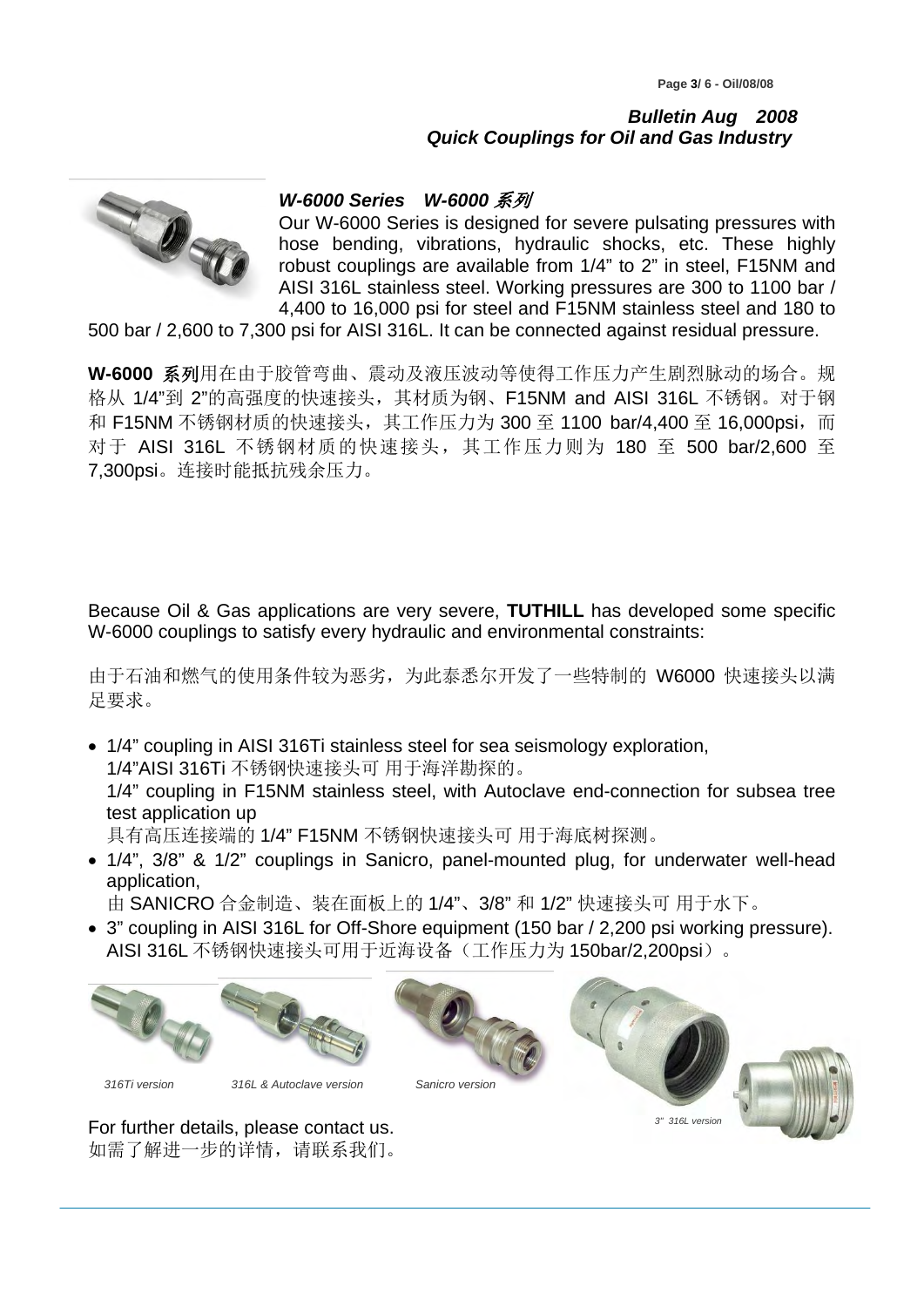

#### *96 Series 96* 系列

Series 96 is a heavy-duty wing nut coupling designed for use in hydraulic lines where dry break and minimum air inclusion are required. It is a connect / disconnect under pressure coupling. Body sizes are 3/4", 1" and 1"1/4 and the materials are in brass and steel for corrosion resistance and durability. The working pressure is up

to 200 bar / 3,000 psi. These couplings are used in many hydraulic applications in the Oil & Gas industry

96 系列是一种负载力强的翼形螺母连接接头,应用于需要干式截流和最少的空气残留的液 压线路。它能在压力环境下连接或断开。主体尺寸为 3/4"、1"和 1 1/4"。材料为抗腐蚀和耐 久性好铜和钢。工作压力可达 200bar/3,000psi。这种接头被广泛用于石油和燃气行业。



#### *HK Series HK* 系列

The HK Series is designed for general purpose hydraulic service in stationary and mobile Oil & Gas applications. It is available in sizes from 1/8" to 3", in brass, steel and AISI 303 & AISI 316 stainless steels. It meets the ISO 7241-1 Series B standard. A High-Impulse version which gives increased resistance to brinelling is also available. The working pressure is up to 345 bar / 5,000 psi. A wide variety of options is available like sleeve lock, one-way and

straight-thru designs, release clamp with chain, etc.

HK 系列接头设计用于一般用途的液压服务(静止的和流动的石油和燃气)。主体尺寸从 1/8"到 3", 材料为铜、钢和 AISI 316 不锈钢。它满足 ISO 7241-1 系列 B 标准。高的耐冲击 性能抵抗海水冲力。工作压力可达 345bar/5,000psi。选择范围广, 如套筒锁、单向关断、 直通式及带链条的释放夹等。

The actual drilling constraints require ever more efficient equipments. To meet this new technical requirement, **TUTHILL** has developed a 24HK coupling which is a 3" quick coupling allowing high hydraulic flow. Available in steel, its strong design is well-adapted to severe environment. Working pressure is 120 bar /1,800 psi and flow-rate / pressure drop is 1 bar at 1500 l/min, 1.45 psi at 396 GPM US.



在实际使用中,要求效率更高的配备。为了满足新的技术要求,泰悉尔开发了 24HK 系列 3" 快速接头,它能应用于大流量。材料为钢。优良的设计对恶劣的环境有很强的适应性。工作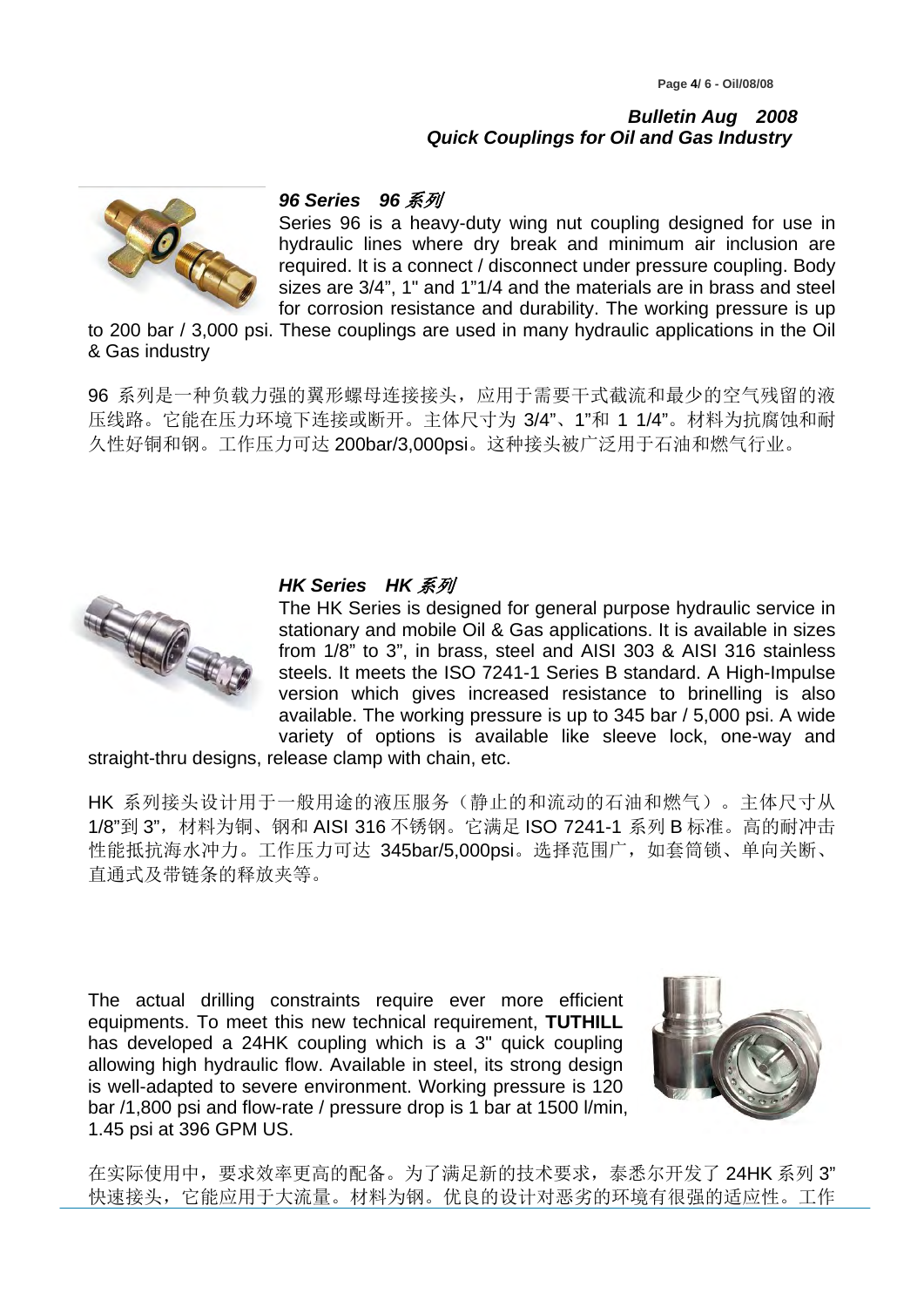压力为 120bar/1,800psi。压降为 1bar 时,流量为 1500l/min。

For further details, please contact us. 如需了解进一步的详情,请联系我们。



### *H-5000 Series H-5000* 系列

Our H-5000 Series is designed for high pressure applications and is well-adapted to resist hydraulic and mechanical constraints. It is available in sizes from 1/8" to 2", in brass, steel and AISI 316L stainless steel. Working pressure is up to 1000 bar / 14,500 psi.

H-5000 系列接头设计用于高压流体。不受液压和机械条件的限制。主体尺寸从 1/8"到 2", 材料为铜、钢和 AISI 316L 不锈钢。工作压力可达 1000bar/14,500psi。



#### *FF Series FF* 系列

The FF Series is flat face quick coupling used in all applications where there is a risk of contamination of hydraulic circuits, as well as requirements for safety, environmental and

cleanliness of the work area. It meets the requirements of ISO 16028 and presents a wide choice of end connections. Our range of FF drybreak couplings is one the most performing due



to its working pressures up to 350 bar / 5,000 psi. It is available in steel and sizes from 1/4" to 1". 3/8" is compatible with ANSI T3.20.15 Standard specified by HTMA. Rugged color plastic rings are also available for quick identification of the circuits.

FF 系列是平面快速接头,用于有污染的液压管路以及有安全、环境和清洁要求的工作区 域。它满足 ISO 16028 标准并有多种尾端连接方式可供选择。FF 干式接头的工作压力可达 350bar/5,000psi。材料为钢,主体尺寸从 1/4"到 1"。3/8"的接头符合 HTMA 指定的 ANSI T3.20.15 标准。

粗糙的彩色塑料环可用来快速鉴别各环线。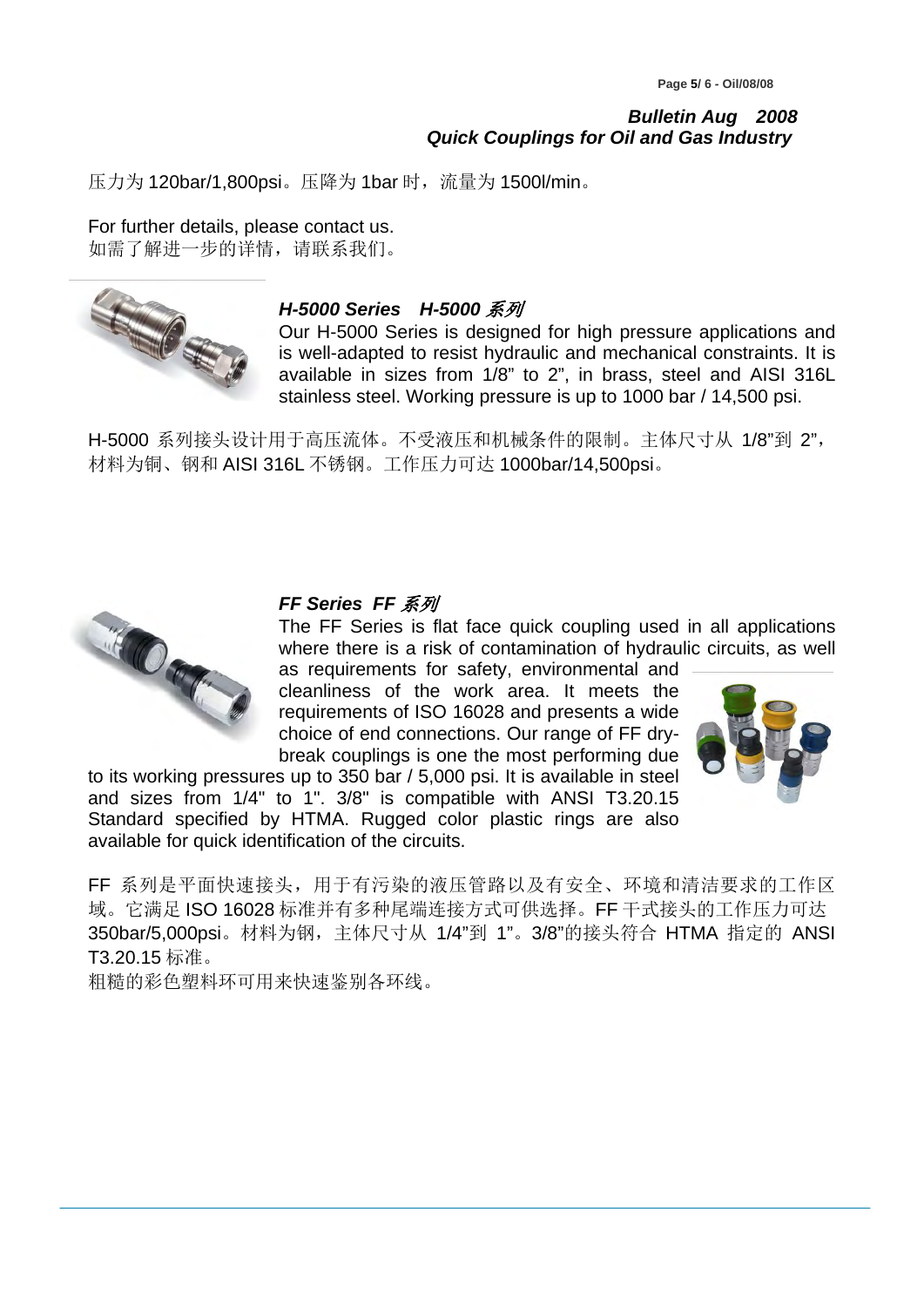*Additional hydraulic products* 其它的液压产品 **TUTHILL** also offers a wide range of hydraulic products among which:

泰悉尔还提供大量其它的液压产品:

H-15000 Series which is designed for general purpose hydraulic service. Available in sizes from 1/4" to 1", in steel, it meets the ISO 7241-1 Series A standard. Working pressure is from 200 to 315 bar / 2,900 to 4,600 psi.

H-15000 系列是通用的液压接头。主体尺寸从 1/4"到 1", 材料为钢。它满足 ISO 7241-1 系列 A 标准。工作压力从 200 到 315bar/2,900 到 4,600psi。

> HP3 / W-56000 Series which is high pressure hydraulic screw-to-connect quick couplings designed to operate at pressures up to 700 bar / 10,000 psi. It is used to connect hydraulic pump, cylinders, etc. It is

interchangeable with other makes of couplings with the same design. Available with ball and poppet valving.

HP3 / W-56000 系列是由螺纹连接的高压液压接头, 设计用于在压力高达 700bar/10,000psi 的高压环境中工作。它被用于连接泵、油缸等。它具有互换性。HP3 采用 球形阀, W-56000 采用锥形阀。

R-4000 Series which is Inline Check Valve products available in brass, steel and AISI 316L stainless steel. This Series presents a wide range of crack pressures, sizes between 1/8" to 2" and working pressures up to 700 bar / 10,000 psi.

R-4000 系列是在线止回阀,材料有铜、钢和 AISI 316L 不锈钢。该系列有高的强度。主体 尺寸从 1/8"到 2"。工作压力高达 700bar/10,000psi。

For further details, please consult our web site http://coupling.tuthill.com/ or contact us. 如需了解进一步的详情,请查阅我们的网站 http://coupling.tuthill.com/ 或联系我们。

# *Breathing air quick couplings* 空气耦合快速接头

When performance is a life and death issue, the safety and reliability of a **TUTHILL** Coupling is the solution. Used in various forms of breathing air systems including SCUBA, Breather Boxes and In Plant connections, our quick disconnect couplings provide ease of use and the highest degree of safety.

生死问题为当务之急时,安全可靠的泰悉尔接头是一个解决方案。使用各种形式的空气耦合 系统(包括隔离服、呼吸器箱和在工厂中的连接点),我们的快速断开接头使用方便且高度 安全。

j





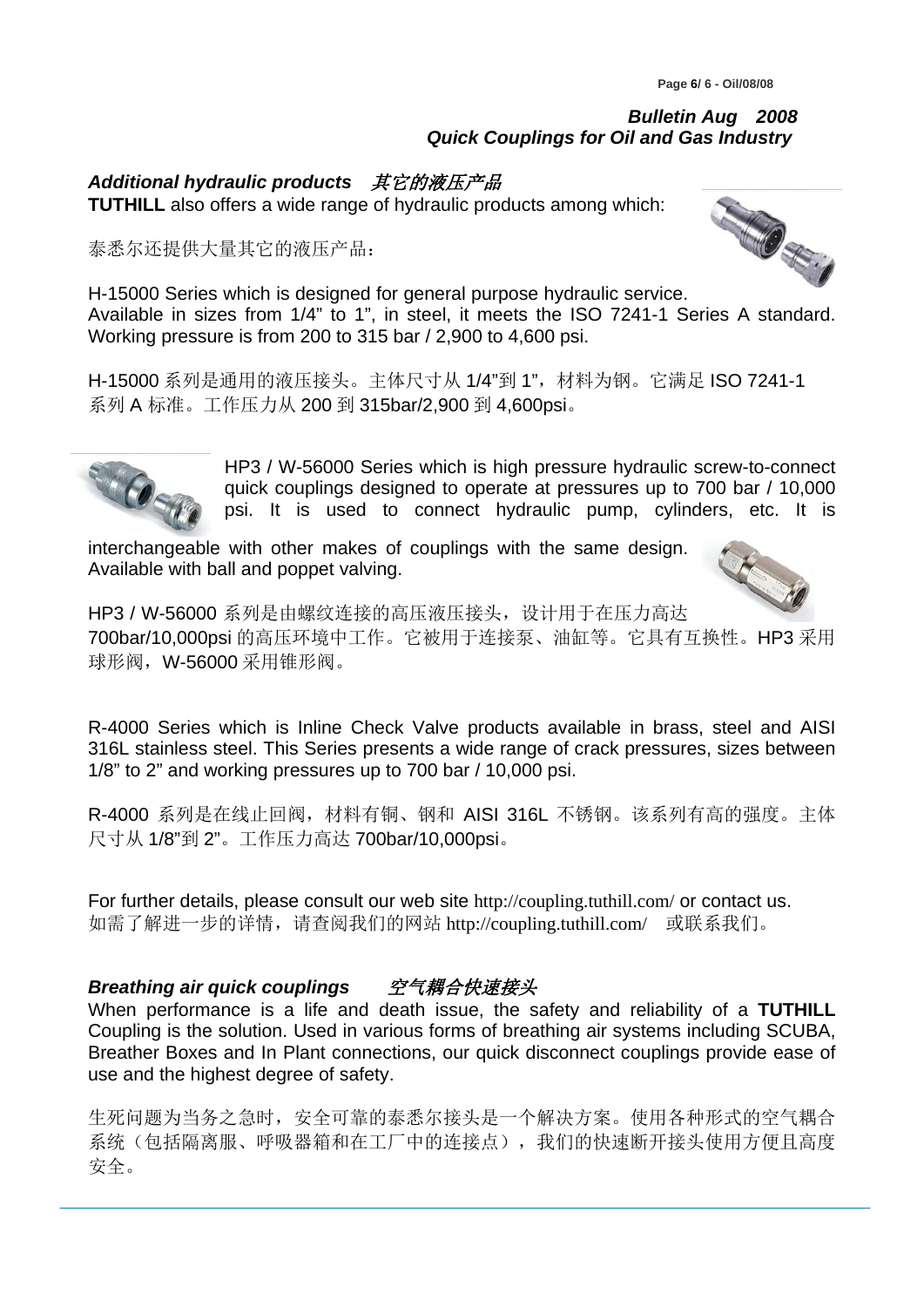如需了解进一步的详情,请联系我们。



## *Pneumatic quick couplings* 气动快速接头

**TUTHILL** offers a large range of pneumatic quick couplings used to connect pneumatic tools and accessories to compressed air supplies. Because safety is not negotiable, TUTHILL has developed safety quick couplings which meet ISO 4414 Standard.

Many profiles and sizes are available.

泰悉尔提供将各种将气动工具和附件连接到气源的气动快速接头。由于安全问题不容质疑, 泰悉尔已经开发出了满足 ISO 4414 标准的安全快速接头。有多种规格尺寸。

For further details, please consult our web site http://coupling.tuthill.com/ or contact us. 如需了解进一步的详情,请查阅我们的网站 http://coupling.tuthill.com/或联系我们。



## *Specific quick couplings* 专用快速接头

TUTHILL is specialized in developing made-to-measure solutions and can offer quick couplings in different superior materials as Inconel or Uranus B6, to resist offshore environment. TUTHILL is ISO 9001-certified and works with various international Standards such as the European Directives PED,

TPED. Product qualifications according to Oil & Gas Standards is also possible when required.



泰悉尔精通于给出专用的设计方案并能提 供各种优良材质(镍钴合金 Inconel 或

Uranus B6)的快速接头, 以抵抗近海的环境。泰悉尔具有 ISO 9001 证书并与各国标准化组织(如欧洲 Directives PED、TPED) 一起工作。如有需要, 符 合石油和燃气标准的产品品质也可得到。

For a specific request, **TUTHILL** has developed multi-couplings in AISI 316L (size 1/2") and F15NM (size 1"1/2) fire-tested and certified Lloyd's OSG 1000/499. Working pressure is up to 210 bar / 3,100 psi.

对于特定的要求,泰悉尔已开发出材料为 AISI 316L 不锈钢(主体尺寸 1/2")、材料为 F15NM 不锈钢(主体尺寸 1 1/2")、的接头组(已通过 Lloyd's OSG 1000/499 证书及消防 试验)。工作压力达 210bar/3,000psi。

Whatever your application, your needs, please consult us. 无论你有什么应用,请咨询我们。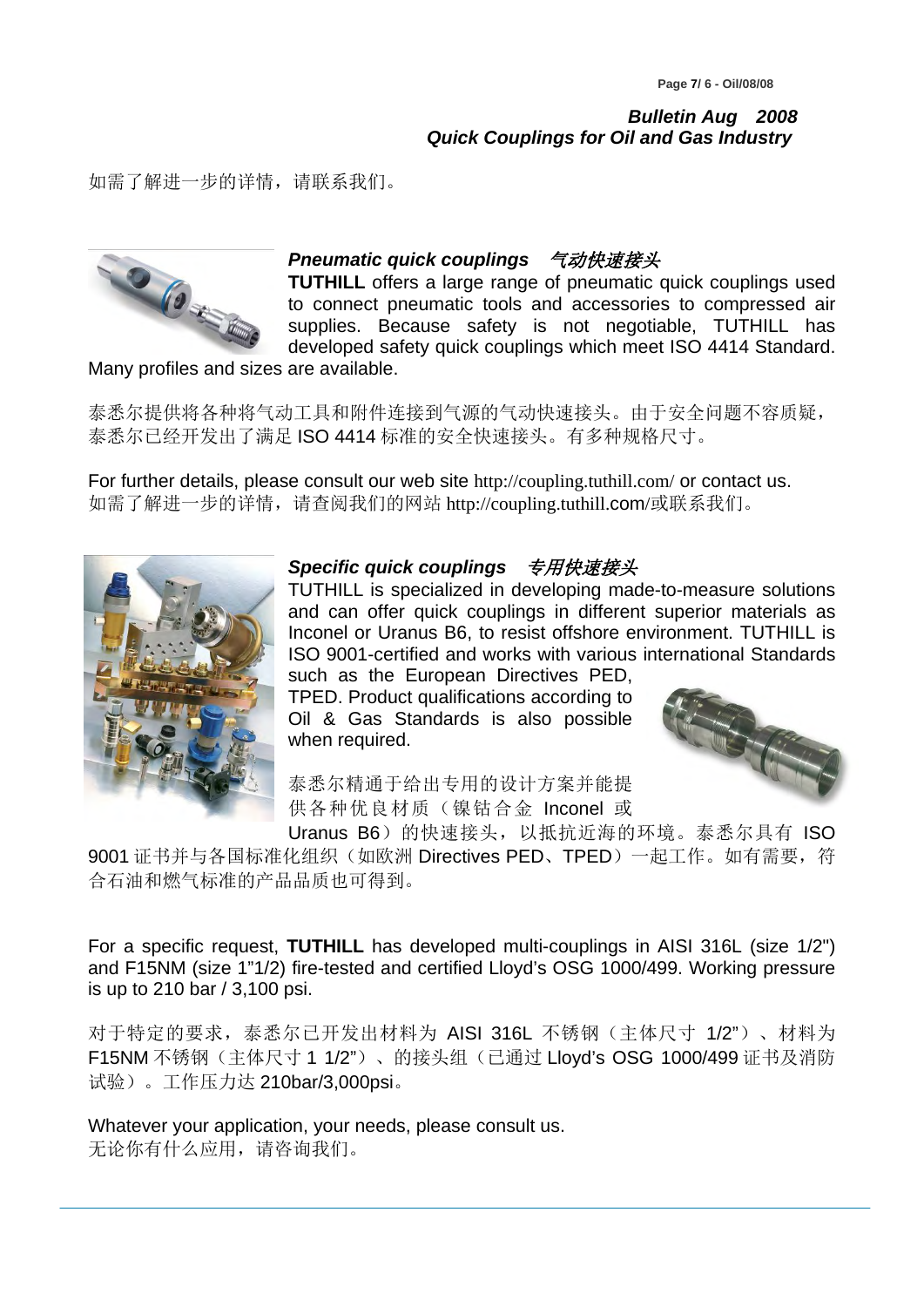# HKFR Series: Enhanced Design for BOP (Blow-out Preventer) Service





Eaton's HKFR Series is a quick disconnect, hydraulic coupling, that is designed for hazardous BOP (Blow-Out Preventer) service in the Oil & Gas Industry. It meets or exceeds the ISO 7241-1 Series B standard.

#### **Features**

- Easy visual verification: The BOP designation is clearly marked on the socket and plug. Plus, a distinctive red socket sleeve and red plug wrench flats make it simple to identify.
- Dependable: Equipped with ball-locking technology that provides a consistent, positive connection.
- Compact Design: Ideal for building panels where space is limited.
- Easy to Use: Connect and disconnect quickly without tools and no risk of cross threading.
- Safe: Sleeve lock is standard which prevents accidental disconnects.
- Environmental Protection: Two-way valve design minimizes fluid spillage.

#### **Applications**

• Oil & Gas Industry

#### **Lloyd's Register Certification**

- Individual Certification on 1/2", 34" and 1" sizes
- Certified to 700°C /1300°F
- Exceeds API 16D and EUB Directive 36 Requirements